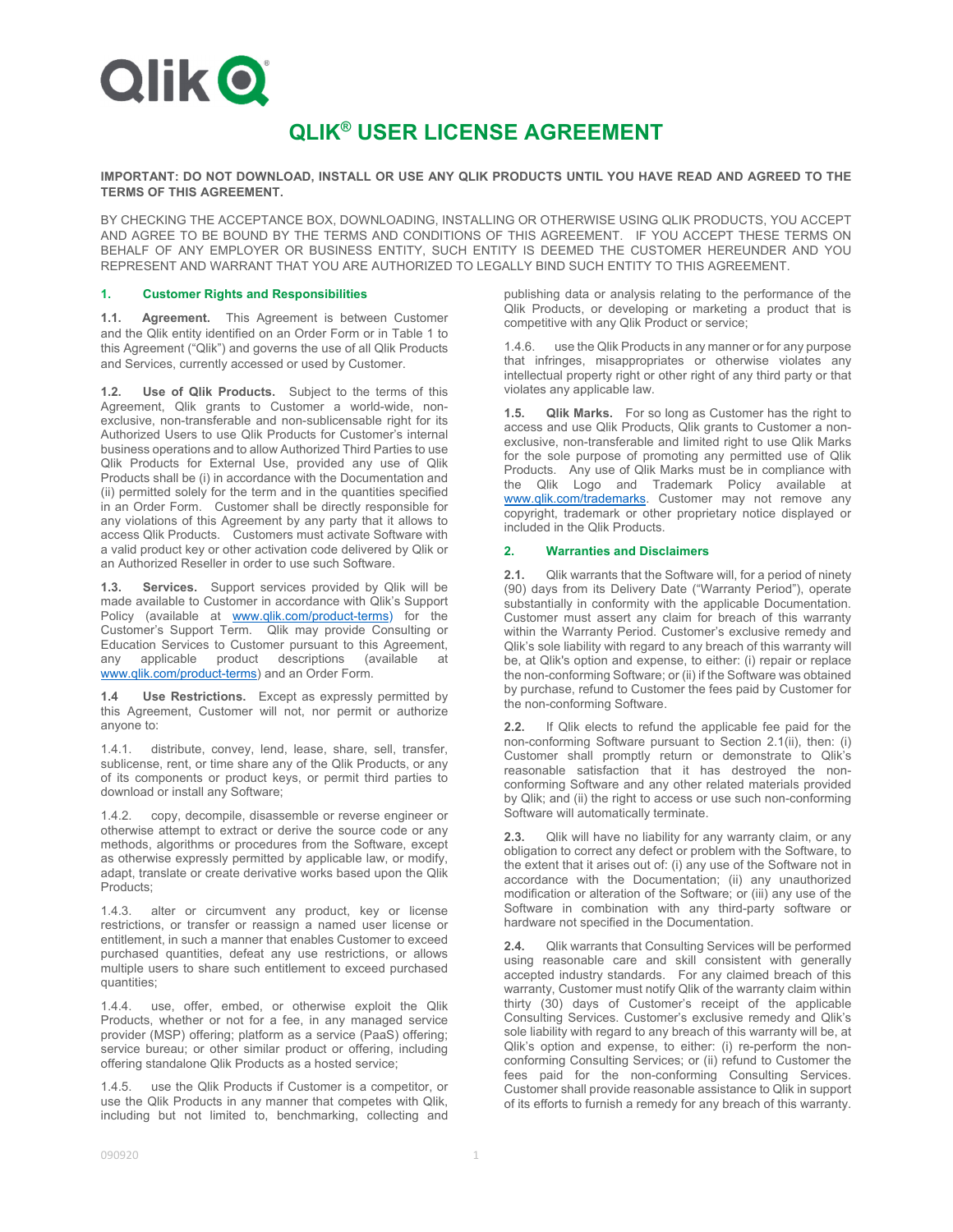**2.5.** EXCEPT AS EXPRESSLY SET FORTH IN THIS AGREEMENT, QLIK MAKES NO OTHER WARRANTIES AND HEREBY DISCLAIMS ALL OTHER WARRANTIES, WHETHER EXPRESS, IMPLIED OR STATUTORY, INCLUDING, BUT NOT LIMITED TO WARRANTIES OF MERCHANTABILITY, SATISFACTORY QUALITY AND FITNESS FOR A PARTICULAR PURPOSE (EVEN IF QLIK HAS BEEN INFORMED OF SUCH PURPOSE). QLIK DOES NOT WARRANT THAT THE QLIK PRODUCTS, CONSULTING SERVICES OR EDUCATION SERVICES WILL BE ENTIRELY FREE FROM DEFECTS OR OPERATE UNINTERRUPTED OR ERROR FREE. DATA INCLUDED IN ANY QLIK PRODUCT IS PROVIDED "AS IS."

**2.6.** If Customer (i) obtains Qlik Products from QlikTech GmbH and designates an address in Austria or Germany in an Order Form, or (ii) obtains Qlik Products from QlikTech Australia Pty Ltd and designates an address in Australia in an Order Form, then Sections 2, 4.1-4.3, 5.6 and 7 of this Agreement shall be subject to the terms in Addendum 2.

#### **3. Payment**

**3.1. Fees.** Customer shall pay any fees due in accordance with the payment terms set forth in the Order Form. Payments are non-cancelable, non-refundable and non-creditable with no right of offset or suspension, except as otherwise expressly provided in this Agreement. Unpaid fees may be subject to a late fee as set forth in an Order Form on any outstanding balance, or the maximum rate permitted by law, whichever is lower. Fees for Consulting or Education Services are exclusive of travel costs and expenses. If Customer fails to make any payment when due, Qlik may, without limiting its other rights and remedies, temporarily suspend access to Qlik Products or accelerate Customer's unpaid fee obligations so that all such obligations become immediately due and payable. If Customer uses Qlik Products with capacity-based licensing or metered usage enabled, Customer shall pay for any use or consumption of such Qlik Products in excess of the authorized quantities.

**3.2 Taxes.** Fees do not include sales, use, withholding, value-added or other taxes or duties. Customer agrees to pay all applicable taxes, public fees, duties, deductions or withholdings for which Qlik is required to pay or account, exclusive of any tax on Qlik's income. Customer shall directly pay any such taxes or duties assessed against it, unless Customer provides Qlik in a timely manner with a valid certificate of exemption or other evidence that items are not taxable.

#### **4. Limitation of Liability**

**4.1. Limitation of Liability.** Except for (i) each Party's indemnification obligations under this Agreement, (ii) death or bodily injury caused by a Party's negligence; (iii) breach of Section 8.8; and (iv) Customer's violation of Qlik's intellectual property rights, each Party's maximum, cumulative liability for any claims, losses, costs (including attorney's fees) and other damages arising under or related to this Agreement, regardless of the form of action, whether in contract, tort (including negligence or strict liability) or otherwise, will be limited to actual damages incurred, which will in no event exceed the greater of the amount of fees paid or payable by Customer for the twelve (12) month period preceding the loss or damages giving rise to the claim and attributable to the specific products or services giving rise to such damages, or one thousand dollars (USD \$1,000).

**4.2. Exclusion of Damages.** IN NO EVENT WILL QLIK, ITS AFFILIATES, OR THEIR RESPECTIVE DIRECTORS,<br>EMPLOYEES, AGENTS, SUCCESSORS, ASSIGNS SUCCESSORS, SUPPLIERS OR LICENSORS, , BE LIABLE FOR ANY LOSS OF SAVINGS, PROFITS OR REVENUES, LOSS OR

CORRUPTION OF DATA, GOODWILL, OR REPUTATION, INACCURACY OF ANY DATA, THE COST OF PROCUREMENT OF SUBSTITUTE GOODS, SERVICES OR SOFTWARE, OR FOR ANY INDIRECT, INCIDENTAL, SPECIAL, PUNITIVE, EXEMPLARY OR CONSEQUENTIAL DAMAGES, HOWSOEVER ARISING AND REGARDLESS OF THE THEORY OF LIABILITY (INCLUDING NEGLIGENCE OR STRICT LIABILITY), EVEN IF ADVISED OF THE POSSIBILITY OF SUCH DAMAGE OR LOSS. QLIK PRODUCTS ARE NOT INTENDED FOR HIGH RISK ACTIVITIES AND QLIK WILL NOT BE LIABLE FOR ANY CLAIMS OR DAMAGES ARISING FROM INHERENTLY DANGEROUS USE OF THE QLIK PRODUCTS.

**4.3.** THE LIMITATIONS, EXCLUSIONS AND DISCLAIMERS CONTAINED IN THIS AGREEMENT ARE INDEPENDENT OF ANY AGREED REMEDY SPECIFIED IN THIS AGREEMENT AND WILL APPLY TO THE FULLEST EXTENT PERMITTED BY APPLICABLE LAW, EVEN IF ANY AGREED REMEDY IS FOUND TO HAVE FAILED OF ITS ESSENTIAL PURPOSE. TO THE EXTENT THAT QLIK MAY NOT, AS A MATTER OF LAW, DISCLAIM ANY WARRANTY OR LIMIT ITS LIABILITIES, THE SCOPE OR DURATION OF SUCH WARRANTY AND THE EXTENT OF QLIK'S LIABILITY WILL BE THE MINIMUM PERMITTED UNDER SUCH LAW. IF A WAIVER, RIGHT, OR REMEDY IS EXERCISED PURSUANT TO MANDATORY LAW, IT SHALL BE EXERCISED SOLELY FOR THE PURPOSE PROVIDED AND IN CONFORMANCE WITH THE PROCEDURES AND LIMITATIONS EXPRESSLY PROVIDED FOR BY SUCH LAW.

**4.4. No Third-Party Beneficiaries.** The warranties and other obligations of Qlik under this Agreement run only to, and for the sole benefit of Customer, notwithstanding any rights of Authorized Third Parties to access or use the Qlik Products. Except as otherwise mandated by applicable law, no person or entity will be considered a third-party beneficiary of this Agreement or otherwise entitled to receive or enforce any rights or remedies in relation to this Agreement.

#### **5. Intellectual Property Rights and Infringement Indemnification**

**5.1. Ownership.** Customer retains all right, title and interest in and to its proprietary data used by Customer in connection with the Qlik Products ("Customer Data"). Qlik retains all right, title and interest in and to the Qlik Products and if applicable, all deliverables resulting from performance of Consulting Services, including all know how, methodologies, designs and improvements to the Qlik Products, but excluding any Customer Data incorporated into any such deliverable. Qlik hereby grants Customer a non-exclusive license to use any deliverables or work product that are the result of any Consulting Services in connection with Customer's authorized use of the Qlik Products.

**5.2. Retention of Rights.** No title or ownership of any proprietary or other rights related to Qlik Products is transferred or sold to Customer or any Authorized User pursuant to this Agreement. All intellectual property rights not explicitly granted to Customer are reserved and Qlik, its affiliates, and their respective suppliers or licensors, where applicable retain all right, title and interest in and to the Qlik Products, including all intellectual property rights embodied therein, as well as to all Qlik Marks. Customer is not obligated to provide Qlik with any suggestions or feedback about the Qlik Products, but if Customer elects to do so, Qlik may use and modify this feedback for any purpose, including developing and improving the Qlik Products, without any liability, time limitation, restriction, or payment to Customer.

**5.3. Indemnification.** Qlik shall defend, indemnify and hold Customer harmless from any damages and costs awarded against Customer as a result of a third party claim that the Qlik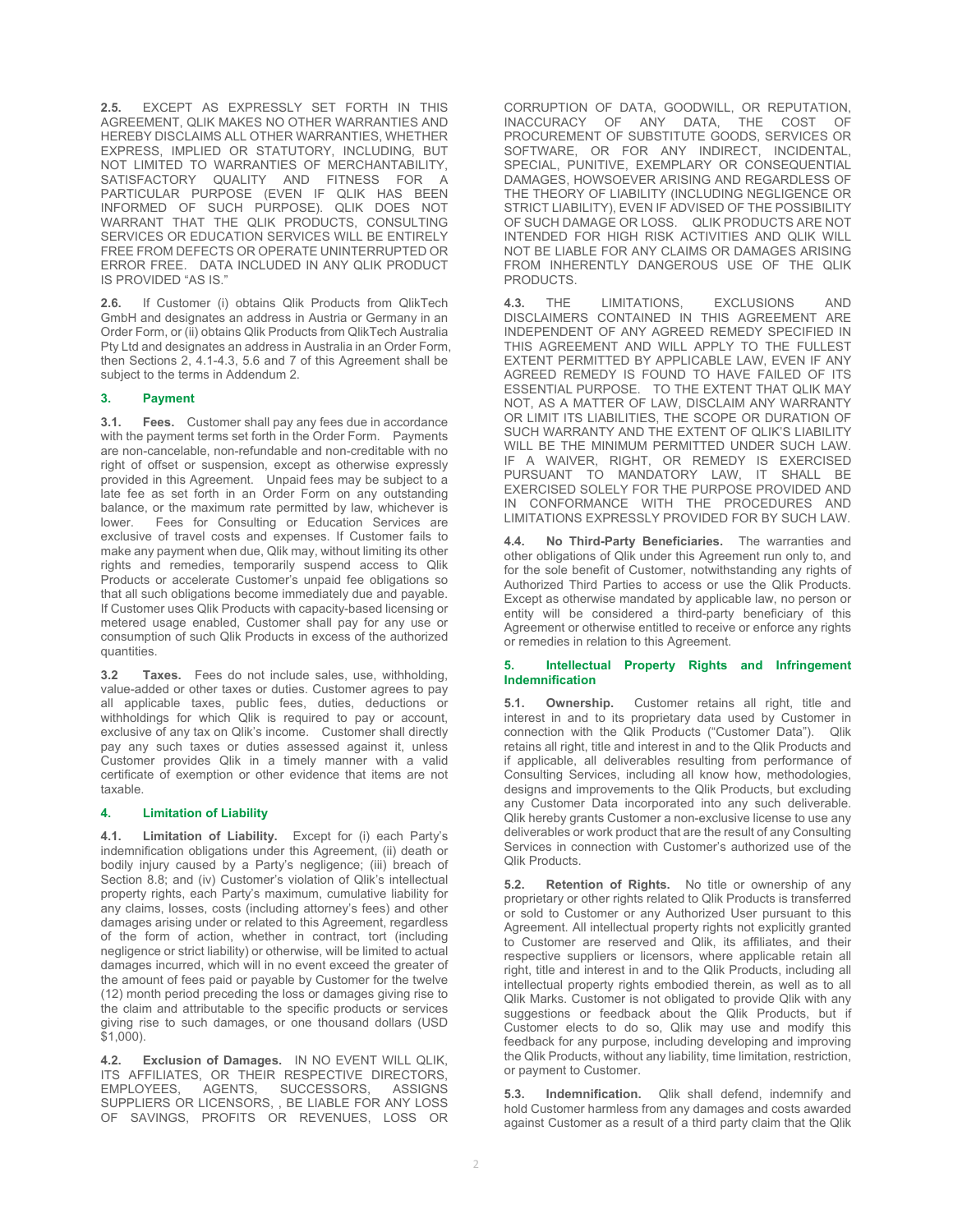Products, as delivered by Qlik and used as authorized under this Agreement, infringes upon any third party copyright, trademark or a patent ("IP Claim"). Customer shall defend, indemnify and hold Qlik harmless from any damages and costs awarded against Qlik as a result of a third party claim alleging Customer's External Use of the Qlik Products or use of Customer Data with Qlik Products, infringes upon any third party copyright, trademark or patent to the extent any such infringement arose from Customer's use or combination of the Qlik Products with any data, content, services or software or other materials not provided by Qlik. Each party's indemnification obligation is subject to: (i) prompt notification of a claim in writing to the indemnifying party; (ii) consent to allow the indemnifying party to have sole control of the defense and any related settlement negotiations; and (iii) provision of information, authority and assistance as necessary for the defense and settlement of an indemnified claim. The indemnifying Party shall not consent to entry into judgment or enter into any settlement that admits liability of the indemnified Party, provides for injunctive or other non-monetary relief affecting the indemnified Party, without the prior consent of the indemnified Party, which consent shall not be unreasonably withheld.

**5.4. Exceptions.** Qlik will not be liable for any IP Claim arising from or based upon: (i) any unauthorized use, reproduction or distribution of the Qlik Products; (ii) any modification or alteration of the Qlik Products without the prior written approval of Qlik; (iii) use of the Qlik Products in combination with any other software, hardware, third party data or other materials not provided by Qlik; (iv) use of a prior version of the Qlik Product, if use of a newer version of the Qlik Product would have avoided such claim; or (v) any Third Party Materials provided with the Qlik Products.

**5.5. Remedies.** If the Qlik Product becomes, or, in Qlik's opinion, is likely to become, the subject of an IP Claim, Qlik may, at its option and expense, either: (i) obtain the right for Customer to continue using the Qlik Product in accordance with this Agreement; (ii) replace or modify the Qlik Product so that it becomes non-infringing while retaining substantially similar functionality; or (iii) if neither of the foregoing remedies can be reasonably provided by Qlik, terminate all rights to use the Qlik Products (without need for a ruling by a court or arbitrator) and refund as applicable a pro rata portion of prepaid subscription fees, or in the case of any perpetual license, the license fees amortized over three (3) years on a straight-line basis from the date of purchase. Customer agrees to delete or destroy any copies of the Software after the effective date of any such termination.

**5.6. SOLE AND EXCLUSIVE REMEDY.** THIS SECTION 5 STATES QLIK'S SOLE AND ENTIRE OBLIGATION AND LIABILITY, AND CUSTOMER'S AND ITS AFFILIATES' SOLE AND EXCLUSIVE RIGHT AND REMEDY, FOR INFRINGEMENT OR VIOLATION OF INTELLECTUAL PROPERTY RIGHTS.

#### **6. Confidentiality**

Each Party will hold in confidence the other Party's Confidential Information and will not disclose or use such Confidential Information except as necessary to exercise its express rights or perform its express obligations hereunder. Any Party's disclosure of the other Party's Confidential Information may be made only to those of its employees or consultants who need to know such information in connection herewith and who have agreed to maintain the Confidential Information as confidential as set forth herein. Notwithstanding the foregoing, a Party may disclose the other Party's Confidential Information to the extent that it is required to be disclosed in accordance with an order or requirement of a court, administrative agency or other governmental body, provided that such Party, to the extent

permitted by law, provides the other Party with prompt notice of such order or requirement in order that it may seek a protective order. Each Party's confidentiality obligations hereunder will continue for a period of three (3) years following any termination of this Agreement, provided, however, that each Party's obligations will survive and continue in effect thereafter with respect to, and for so long as, any Confidential Information continues to be a trade secret under applicable law. The Parties acknowledge and agree that the Qlik Products and all pricing information shall be treated as the Confidential Information of Qlik. Customer will maintain reasonable access controls and system security to safeguard the Qlik Products.

#### **7. Term and Termination**

**7.1. Term.** This Agreement is effective upon the earlier of the effective date of the first Order Form referencing this Agreement or the date Customer first accesses or uses Qlik Products and shall remain in effect until terminated (i) as set forth in this Section, or (ii) automatically upon expiration of all rights to use any Qlik Products pursuant to one or more Order Forms. Unless otherwise indicated on an Order Form, Qlik Product subscriptions shall begin upon the Delivery Date and automatically renew for successive annual terms unless either Party provides prior written notice of non-renewal to the other Party at least forty-five (45) days prior to the end of the then-<br>current subscription period. Subscriptions may not be Subscriptions may not be cancelled in whole or in part during any subscription period. Subscription fees are subject to increase based upon prevailing rates at the time of renewal.

**7.2 Termination for Breach or Insolvency.** Either Party may terminate this Agreement or any applicable Order Form, license or, subscription (without resort to court or other legal action) if the other Party fails to cure a material breach within thirty (30) days (ten (10) days in the case of non-payment by Customer) after written notice of such breach, provided that Qlik may terminate this Agreement immediately upon any breach of Section 1.4 Qlik may terminate this Agreement if Customer terminates or suspends its business without a successor or becomes the subject of a petition in bankruptcy or any other proceeding relating to insolvency, receivership, liquidation or assignment for the benefit of creditors. If Qlik Products are purchased through an Authorized Reseller, Qlik may terminate any right to use the Qlik Products pursuant to this Section in the event Qlik fails to receive payment for such Qlik Products.

**7.3. Effect of Termination.** Unless earlier terminated, Customer's rights with respect to Qlik Products and Services, including any related Software license or subscription, will end upon termination of this Agreement or expiration of any applicable subscription or term. Unless earlier terminated, Customer's right to receive Support will end upon termination of this Agreement or expiration of the Support Term. Upon termination of this Agreement or the right to use any Qlik Products or Services, Customer shall: (i) immediately cease using the applicable Qlik Products and Services, including any access by Authorized Third Parties; and (ii) certify to Qlik within thirty (30) days after expiration or termination that Customer has uninstalled, deleted and destroyed all copies of the applicable Software, any associated license keys, the Documentation and all other Qlik Confidential Information in its possession. Termination of this Agreement or any licenses or subscriptions shall not prevent either Party from pursuing all available legal remedies, nor shall such termination relieve Customer's obligation to pay all fees that are owed for the entirety of the applicable term. All provisions of this Agreement relating to Qlik's ownership of the Qlik Products, limitations of liability, disclaimers of warranties, confidentiality, waiver, audit and governing law and jurisdiction, will survive the termination of this Agreement.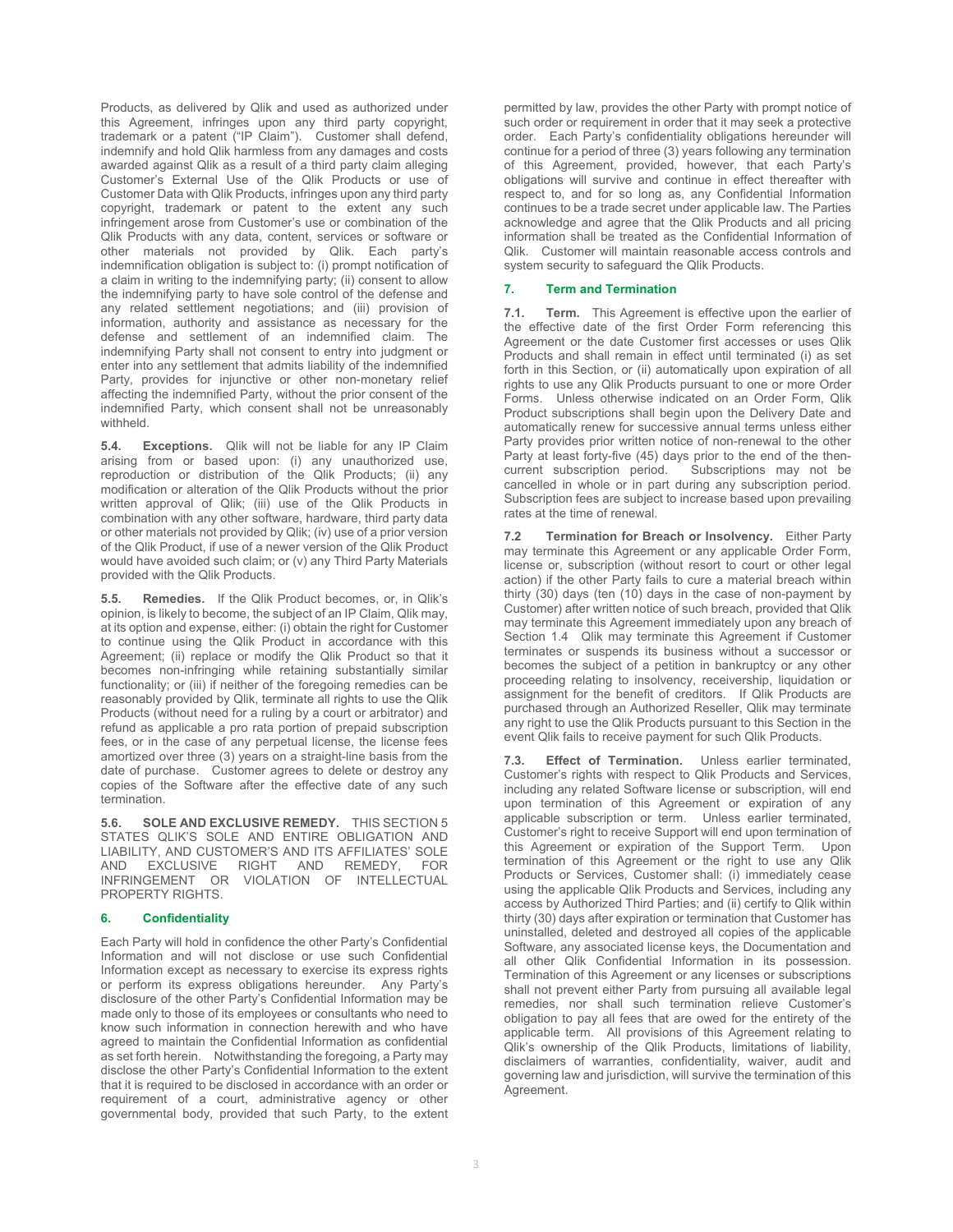**7.4 Support Term.** Support for Customers with a Software Support contract shall automatically renew for additional annual Support Terms unless Customer provides Qlik with written notice of non-renewal at least forty-five (45) days prior to the end of the then-current Support period. Support fees are payable annually in advance and subject to increase for any renewal period, provided (i) Qlik notifies Customer of such fee increase at least sixty (60) days prior to the end of the then-current Support Term; and (ii) the increase does not exceed five percent (5%) of the Support fees for the then-current period. Where Customer receives support services from an Authorized Reseller, such support services will be provided pursuant to a separate written agreement between Customer and the Authorized Reseller.

#### **8. General Provisions**

**8.1. Definitions.** Unless defined elsewhere in this Agreement, the capitalized terms utilized in this Agreement are defined below.

8.1.1. "**Agreement**" means this Qlik User License Agreement, each Addendum (which is incorporated by reference), and any Order Form(s) between Qlik and Customer for the provision of Qlik Products or Services.

8.1.2. "**Authorized Third Party**" means any third party authorized by Customer to access and use Qlik Products.

8.1.3. "**Authorized Reseller**" means a reseller, distributor or other partner authorized by Qlik to sell Qlik Products or Services.

8.1.4. "**Authorized User**" means (a) in the case of an individual accepting this Agreement on such individual's own behalf, such individual; (b) an employee or Authorized Third Party of the Customer, who has been authorized by Customer to use the Qlik Products in accordance with the terms and conditions of this Agreement, and has been allocated a license or user credentials for which the applicable fees have been paid.

8.1.5. "**Confidential Information**" means non-public information that is disclosed by or on behalf of a Party under or in relation to this Agreement that is identified as confidential at the time of disclosure or should be reasonably understood to be confidential or proprietary due to the nature of the information and/or the circumstances surrounding its disclosure. Confidential Information does not include information which, and solely to the extent it: (i) is generally available to the public other than as a result of a disclosure by the receiving Party or any of its representatives; (ii) was known to the receiving Party prior to the date hereof on a non-confidential basis from a source other than disclosing Party or its representatives; (iii) is independently developed by the receiving Party without the benefit of any of the disclosing Party's Confidential Information; (iv) becomes lawfully known to the receiving Party on a nonconfidential basis from a source (other than disclosing Party or its representatives) who is not prohibited from disclosing the information to the receiving Party by any contractual, legal, fiduciary or other obligation; or (v) was disclosed by the disclosing Party to a third party without an obligation of confidence. In any dispute concerning the applicability of these exclusions, the burden of proof will be on the receiving Party and such proof will be by clear and convincing evidence.

8.1.6. "**Consulting Services**" means any mutually agreed upon consulting services performed by Qlik under the terms of this Agreement and any applicable Order Form.

8.1.7 "**Customer**" means an individual or company that has entered into this Agreement by electronically accepting the terms or by accessing and using the Qlik Products; or where an Order Form has been executed, then Customer means the entity identified on the Order Form.

8.1.8. "**Delivery Date**" means the date on which both the Qlik

Products specified in the relevant Order Form and the license key(s) for such Products are initially made available (via download or otherwise) to the Customer or to the Authorized Reseller as applicable.

8.1.9. "**Documentation**" means the then-current user documentation for the Qlik Products, including the license metrics available at www.qlik.com/product-terms.

8.1.10. "**Education Services**" means any training or education services performed by Qlik under the terms of this Agreement and any applicable Order Form.

8.1.11. "**External Use**" means an Authorized Third Party's use of any Qlik Products, which are designated for external use in the Documentation, provided such use is solely in connection with Customer's business relationship with the Authorized Third Party.

8.1.12. "**Order Form**" means an order form, statement of work or written document pursuant to which Customer orders Qlik Products or Services to be performed by Qlik, and executed by the Parties or by Customer and an Authorized Reseller.

8.1.13. "**Party**" or "**Parties**" means Qlik and Customer, individually and collectively, as the case may be.

8.1.14. "**Qlik Marks**" means Qlik's trademarks, service marks, trade names, logos, and designs, relating to Qlik Products, r, whether or not specifically recognized, registered or perfected, including without limitation, those listed on Qlik's website.

8.1.15. "**Qlik Products"** means Software, SaaS Services and any related product offerings provided by Qlik. Qlik Products do not include Services or early release, beta versions or technical previews of product offerings.

8.1.16**. "SaaS Services"** means a service offering on a cloud infrastructure hosted and/or managed by Qlik.

8.1.17 **"Services**" means Support, Consulting Services or Education Services provided by Qlik pursuant to an Order Form. Services does not include SaaS Services.

8.1.18 "**Software**" means the generally available release of the Qlik software, in object code form, initially provided or made available to Customer as well as updates thereto that Qlik elects to make available at no additional charge to all of its customers that subscribe to Support for the Software.

8.1.19 "**Support**" means end user support and access to updates for the Qlik Products, which are provided by Qlik pursuant to a support contract or as included in a subscription.

8.1.20. **"Support Term"** means the period during which Customer is entitled to receive Support during a subscription term or pursuant to a support contract.

**8.2. Recordkeeping, Verification and Audit**. While this Agreement is in effect and for one (1) year after the effective date of its termination, upon request by Qlik but not more than once per calendar year, Customer shall conduct a self-audit of its use of the Qlik Products and, within ten (10) business days after receipt of such request, submit a written statement to Qlik verifying that it is in compliance with the terms and conditions of this Agreement. Qlik shall have the right, on its own or through its designated agent or third party accounting firm, to conduct an audit of Customer's use and deployment of the Qlik Products and monitor use of any SaaS Services, in order to verify compliance with this Agreement. Qlik's written request for audit will be submitted to Customer at least fifteen (15) days prior to the specified audit date, and such audit shall be conducted during regular business hours and with the goal of minimizing the disruption to Customer's business. If such audit discloses that Customer is not in material compliance with the terms of this Agreement, then Customer shall be responsible for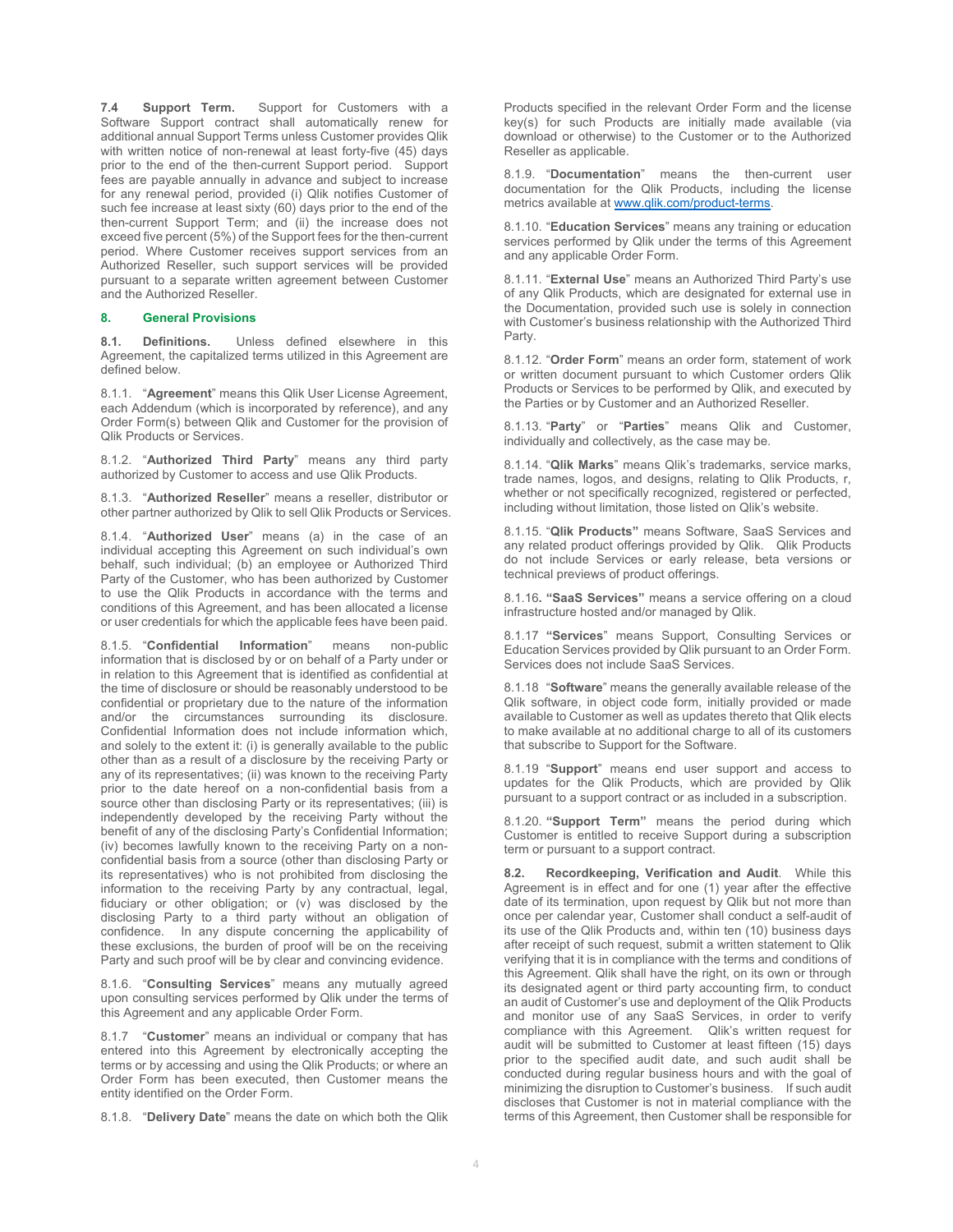the reasonable costs of the audit, in addition to any other fees or damages to which Qlik may be entitled under this Agreement and applicable law.

#### **8.3. Third Party Materials**.

8.3.1 Qlik Products may include certain open source or other third party software, data, or other materials (the "Third Party Materials") that are separately licensed by their respective owners. Third Party Materials are identified in the Documentation. Qlik represents that if the Qlik Products are used in accordance with this Agreement, such use shall not violate any license terms for the Third Party Materials. Qlik makes no other representation, warranty, or other commitment regarding the third party materials, and hereby disclaims any and all liability relating to customer's use thereof.

8.3.2 Qlik may make third party geographical data available for use with Qlik Products. Such third party data may only be used in connection with the Qlik Products. Qlik does not guarantee the accuracy of data provided by third party sources and may remove, discontinue, or alter content, availability and other characteristics of such data at any time. Use of geolocation data is subject to third-party terms available at http://www.esri.com/legal/third-party-data, which supplement and amend the terms of this Agreement. Qlik makes no other representation, warranty, or other commitment regarding the third party data, and hereby disclaims any and all liability relating to customer's use thereof.

**8.4 Connectivity to Third Party Applications.** Use of Qlik Products to connect with or access third party web-based applications or services may be governed by terms and conditions established by such third party. Third-party application programming interfaces ("API") are not managed by Qlik, and Qlik shall have no liability for connectivity if any thirdparty APIs are changed or discontinued by the respective third parties.

**8.5. Evaluation.** If Customer is provided Qlik Products for evaluation purposes ("Evaluation Products"), use of the Evaluation Products is only authorized in a non-production environment and for the period limited by the corresponding license key. If Customer is provided access to an evaluation of SaaS Services, Qlik will make the applicable SaaS Service available to Customer for its internal business operations on an evaluation basis free of charge until the earlier of: (a) the end of the evaluation period; (b) the start date of any purchased SaaS Service subscription ordered by Customer; or (c) termination by Qlik in its sole discretion. ANY DATA ENTERED INTO THE SAAS SERVICES, AND ANY CONFIGURATION CHANGES MADE TO THE SAAS SERVICES BY OR FOR CUSTOMER, DURING AN EVALUATION MAY BE PERMANENTLY LOST UNLESS: (A) CUSTOMER PURCHASES A SUBSCRIPTION TO THE SAME OR HIGHER TIER SAAS SERVICE AS THOSE COVERED BY THE EVALUATION OR (B) CUSTOMER EXPORTS SUCH DATA BEFORE THE END OF THE EVALUATION PERIOD. Notwithstanding any other provision in this Agreement, licenses for the Evaluation Products are provided "AS IS" without indemnification, Support, or warranty of any kind, expressed or implied. In no event will Qlik's maximum cumulative liability for Evaluation Products exceed one thousand U.S. dollars (\$1,000).

**8.6. Assignment**. Customer will not assign or transfer this Agreement or its rights and obligations hereunder to any third party without the prior written consent of Qlik. For purposes of this Section, any change of control of Customer, whether by merger, sale of equity interests or otherwise, will constitute an assignment requiring the prior written consent of Qlik. Any attempt by Customer to assign this Agreement or its rights and obligations hereunder in violation of this Section will be null and void. Qlik is free to assign or transfer any or all of its rights or obligations under this Agreement at its discretion. All terms of this Agreement will be binding upon, inure to the benefit of, and be enforceable by and against the respective successors and permitted assigns of Qlik and Customer.

**8.7. Statistical Data Collection and Use.** Qlik may collect and use certain Statistical Data to enable, optimize, support, and improve performance of the Qlik Products. "Statistical Data" means non-personal statistical, demographic, or usage data or metadata generated in connection with any use of the Qlik Products. Statistical Data does not include any personally identifiable information or any personal data and is owned by Qlik.

**8.8. Compliance with Laws**. Customer agrees at all times to comply with all applicable laws and regulations in its performance of this Agreement, which may include, without limitation export control laws and regulations of the U.S., E.U. and other governments, and regulations declared by the U.S. Department of the Treasury Office of Foreign Assets Control, the U.S. Department of Commerce, the Council of the E.U. and their counterparts under applicable law, ("Export Control Laws"), including all end user, end-use and destination restrictions imposed by such Export Control Laws. Customer will indemnify, defend and hold harmless Qlik and its respective officers, agents and employees from and against any and all losses, costs, claims, penalties, fines, suits, judgments and other liabilities (including applicable attorney's fees) arising out of, relating to or resulting from Customer's failure to comply with any Export Control Laws.

**8.9. Governing Law and Jurisdiction**. This Agreement is governed by the law of the jurisdiction set out in Table 1 corresponding to the Qlik entity identified therein as the contracting party, but excluding any conflict of law rules or the United Nations Convention on Contracts for the International Sale of Goods, the application of which is hereby expressly excluded. Any suit, action or proceeding arising out of or relating to this Agreement will be brought before the courts or arbitration boards set out in Table 1 corresponding to the contracting Qlik entity and conducted in the English language. The Parties hereby expressly and irrevocably submit to the exclusive jurisdiction of such courts or arbitral bodies for the purpose of any such suit, action or proceeding. Notwithstanding anything to the contrary in this Agreement, either Party may at any time seek injunctive or interlocutory relief in a court of competent jurisdiction in order to protect any urgent interest of such Party, including, but not limited to, the confidentiality and use restrictions of this Agreement. TO THE EXTENT AVAILABLE UNDER APPLICABLE LAW, CUSTOMER EXPRESSLY WAIVES ANY RIGHT TO A JURY TRIAL REGARDING DISPUTES RELATED TO THIS AGREEMENT.

**8.10. Force Majeure**. Neither Party shall be liable to the other for any delay or failure to perform any obligation under this Agreement (except for a failure to pay fees) if the delay or failure is due to unforeseen events, which occur after the effective date of this Agreement and which are beyond the reasonable control of the Parties, such as strikes, blockade, war, terrorism, riots, natural disasters, refusal of license by the government or other governmental agencies, failure or diminishment of power, telecommunications or data networks or services, malicious attacks or materials shortage in so far as such an event prevents or delays the affected Party from fulfilling its obligations and such Party is not able to prevent or remove the force majeure at reasonable cost.

**8.11. Notices**. All notices concerning a default, breach or violation of this Agreement by Qlik must be in writing and delivered to Qlik: (a) by certified or registered mail; or (b) by an internationally recognized express courier, and shall be addressed to: Qlik at 211 S. Gulph Rd., Suite 500, King of Prussia, PA 19406 USA, Attention: Legal Department. All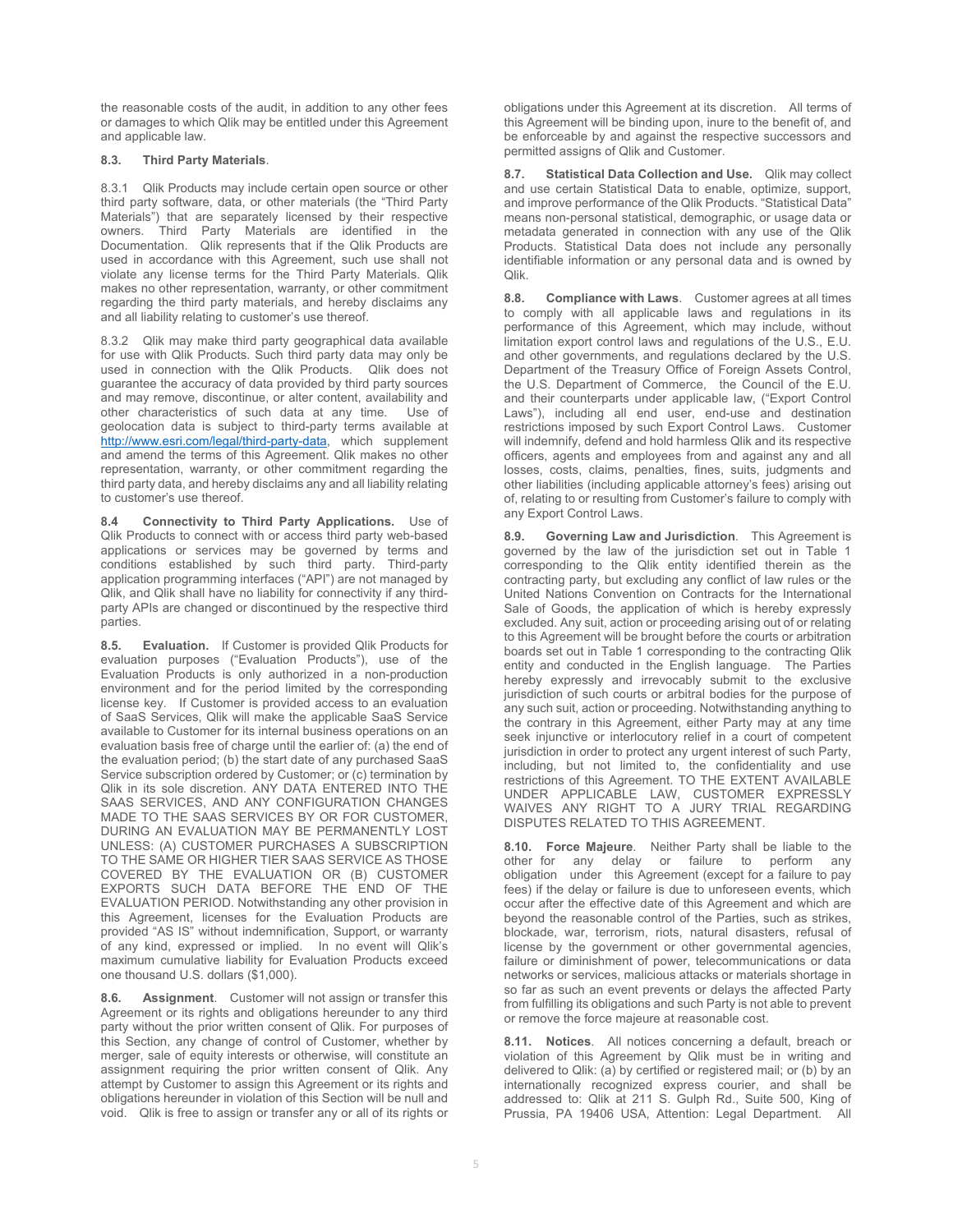other notices to Qlik, including account related communications, will be electronically sent to Qlik at CustomerNotices@qlik.com. Unless otherwise specified in writing by the Customer, all notices to Customer shall be sent to the address provided by Customer in the Order Form.

**8.12. Relationship between the Parties**. The Parties are independent contractors. Nothing in this Agreement will be construed to create an agency, joint venture, partnership, fiduciary relationship, joint venture or similar relationship between the Parties.

**8.13. Waiver**. No term of this Agreement will be deemed waived and no breach excused unless such waiver or excuse shall be in writing and signed by the Party issuing the same. Neither this Agreement nor any Order Form shall be dependent on Customer issuing a purchase order. Customer acknowledges that any purchase order is for its administrative convenience only and that Qlik has the right to issue an invoice and collect payment without a corresponding purchase order. Any additional or conflicting terms or conditions in any purchase order shall have no legal force or effect.

**8.14. Equitable Relief**. Customer acknowledges that Qlik may be irreparably harmed by a breach of the terms of this Agreement and that damages, alone, may not be an adequate remedy. Customer agrees that, in addition to any other rights or remedies permitted under applicable law, Qlik will have the right to enforce this Agreement by injunctive or other equitable relief without the need to prove actual damages or post a bond.

**8.15. Limitation**. Subject to applicable law, no action, regardless of form, arising out of this Agreement may be brought by Customer more than two (2) years after the cause of action arose.

**8.16. Entire Agreement; Severability; Language**. This Agreement, any Addenda or documents referenced in the Agreement are the complete statement of the mutual understanding of the Parties and supersedes and cancels all previous written and oral agreements and communications pertaining to the subject matter of this Agreement. This Agreement may not be modified except in writing and signed by both Parties If any provision of this Agreement is found by a court of competent jurisdiction to be invalid or unenforceable, that provision will be limited to the minimum extent necessary so that this Agreement will otherwise remain in force and effect. In the event of any conflicts or inconsistencies, the following order of precedence shall apply, but only with respect to the specific subject matter of each: (i) the Addendum; then (ii) this Agreement; then (iii) the Order Form. (For the avoidance of doubt, where an Order Form includes additional and more specific terms and conditions with respect to a concept addressed generally in this Agreement or does not address a concept addressed herein, no conflict shall be deemed to exist). The English language version of this Agreement shall be the governing version used when interpreting or construing this Agreement.

**8.17. U.S. Government End Users**. The Software and Documentation are deemed to be "commercial computer software" and "commercial computer software documentation," respectively, pursuant to DFAR Section 227.7202 and FAR Section 12.212(b), as applicable. Any use, modification, reproduction, release, performing, displaying or disclosing of the Software and Documentation by the U.S. Government shall be governed solely by the terms and conditions of this Agreement.

**8.18. Publicity**. Customer hereby grants Qlik the right to list Customer as a customer of Qlik along with other customers in marketing materials such as the Qlik web site, customer-facing presentations and press releases.

**8.19 Construction.** For purposes of this Agreement: (i) the words "include," "includes" and "including" are deemed to be followed by the words "without limitation"; (ii) the word "or" is not exclusive; and (iii) words denoting the singular have a comparable meaning when used in the plural, and vice-versa. A Party's role in drafting this Agreement shall not be a basis for construing this Agreement in any manner against such Party. The Order Form and the schedules and exhibits attached hereto are an integral part of this Agreement to the same extent as if they were set forth verbatim herein.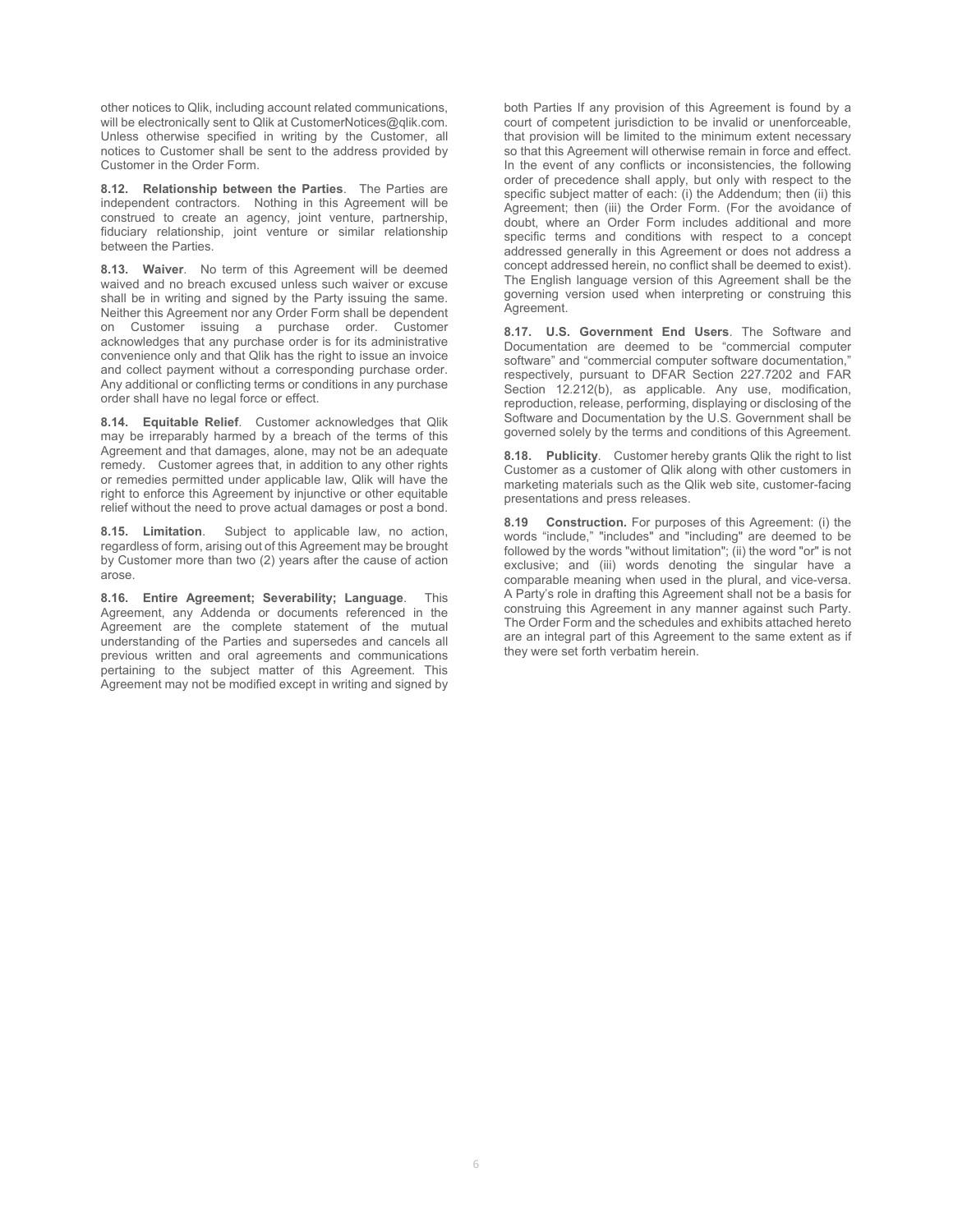

# **QLIK USER LICENSE AGREEMENT - Table 1 Governing Law and Venue**

If the Customer's location is not specified below, then the contracting entity shall be QlikTech International Markets AB, with the applicable Governing Law and Arbitration as stated below.

| <b>Customer Location<sup>1</sup></b>                                                                                                                                                                                                              | <b>Qlik Contracting Entity</b>                       | <b>Governing Law</b>                                                                                                                                                                                                                                                                                                                                                                                                                    |
|---------------------------------------------------------------------------------------------------------------------------------------------------------------------------------------------------------------------------------------------------|------------------------------------------------------|-----------------------------------------------------------------------------------------------------------------------------------------------------------------------------------------------------------------------------------------------------------------------------------------------------------------------------------------------------------------------------------------------------------------------------------------|
| Any countries not specifically identified in<br>this Table 1                                                                                                                                                                                      | <b>QlikTech International Markets AB</b>             | (i) the Governing Law shall be the laws of Sweden; and<br>(ii) any suit, action or proceeding arising out of or relating to this<br>Agreement (including any non-contractual dispute or claim)<br>will be settled by arbitration at the Arbitration Institute of the<br>Stockholm Chamber of Commerce† in Stockholm.                                                                                                                    |
| Australia, American Samoa, Cook Islands,<br>Fiji, Guam, Kiribati, Marshall Islands, Federal<br>State of Micronesia, Nauru, Niue, Norfolk<br>Island, Palau, Papua New Guinea, Saint<br>Helena, Samoa, Solomon Islands, Tonga,<br>Tuvalu or Vanuatu | QlikTech Australia Pty Ltd.                          | (i) the Governing Law shall be the laws of New South Wales<br>Australia; and<br>(ii) any suit, action or proceeding arising out of or relating to this<br>Agreement (including any non-contractual dispute or claim)<br>will be brought before the Courts of New South Wales,<br>Australia and any courts competent to hear appeals therefrom.                                                                                          |
| <b>Brazil</b>                                                                                                                                                                                                                                     | QlikTech Brasil Comercialização de<br>Software Ltda. | (i) the Governing Law shall be the laws of Brazil; and<br>(ii) any suit, action or proceeding arising out of or relating to this<br>Agreement (including any non-contractual dispute or claim)<br>will be settled by arbitration at the Arbitration Institute of the<br>Stockholm Chamber of Commerce† in Stockholm.                                                                                                                    |
| Canada                                                                                                                                                                                                                                            | <b>QlikTech Corporation</b>                          | (i) the Governing Law shall be the laws of the Province of Ontario,<br>Canada; and<br>(ii) any suit, action or proceeding arising out of or relating to this<br>Agreement (including any non-contractual dispute or claim)<br>will be brought before the Courts of Ontario.                                                                                                                                                             |
| Denmark or Iceland                                                                                                                                                                                                                                | <b>QlikTech Denmark A/S</b>                          | (i) the Governing Law shall be the laws of Sweden; and<br>(ii) any suit, action or proceeding arising out of or relating to this<br>Agreement (including any non-contractual dispute or claim)<br>will be settled by arbitration at the Arbitration Institute of the<br>Stockholm Chamber of Commerce† in Stockholm.                                                                                                                    |
| Finland, Estonia, Latvia or Lithuania                                                                                                                                                                                                             | QlikTech Finland Oy                                  | (i) the Governing Law shall be the laws of Sweden; and<br>(ii) any suit, action or proceeding arising out of or relating to this<br>Agreement (including any non-contractual dispute or claim)<br>will be settled by arbitration at the Arbitration Institute of the<br>Stockholm Chamber of Commerce† in Stockholm.                                                                                                                    |
| France, Monaco, or Reunion Island                                                                                                                                                                                                                 | QlikTech France SaRL                                 | (i) the Governing Law shall be the laws of France; and<br>(ii) any suit, action or proceeding arising out of or relating to this<br>Agreement (including any non-contractual dispute or claim)<br>will be settled by the Courts of Paris, France.                                                                                                                                                                                       |
| Germany, Austria, Switzerland, or<br>Liechtenstein                                                                                                                                                                                                | QlikTech GmbH                                        | (i) the Governing Law shall be the laws of Germany; and<br>(ii) any suit, action or proceeding arising out of or relating to this<br>Agreement (including any non-contractual dispute or claim)<br>will be settled by the Courts of Düsseldorf, Germany.                                                                                                                                                                                |
| Hong Kong and Macau                                                                                                                                                                                                                               | QlikTech Hong Kong Limited                           | (i) the Governing Law shall be the laws of Hong Kong SAR;<br>(ii) any suit, action or proceeding arising out of or relating to this<br>Agreement (including any non-contractual dispute or claim)<br>will be settled by arbitration in the Hong Kong SAR in<br>accordance with the laws of the Hong Kong SAR++ and the<br>arbitrators shall have the power to order, among other things,<br>specific performance and injunctive relief. |
| India                                                                                                                                                                                                                                             | QlikTech India Pvt. Ltd.                             | (i) the Governing Law shall be the laws of India; and<br>(ii) any suit, action or proceeding arising out of or relating to this<br>Agreement (including any non-contractual dispute or claim)<br>will be finally resolved by arbitration conducted in accordance<br>with the Arbitration and Conciliation Act, 1996 and any<br>amendments thereto. +++                                                                                  |
| Israel                                                                                                                                                                                                                                            | Qlik Analytics (ISR) Ltd                             | the Governing Law shall be the laws of Israel and<br>(ii) any suit, action or proceeding arising out of or relating to this<br>Agreement (including any non-contractual dispute or claim)<br>will be brought before the Courts of Israel and any courts<br>competent to hear appeals therefrom.                                                                                                                                         |

<sup>&</sup>lt;sup>1</sup>Customer Location refers to Customer's billing address country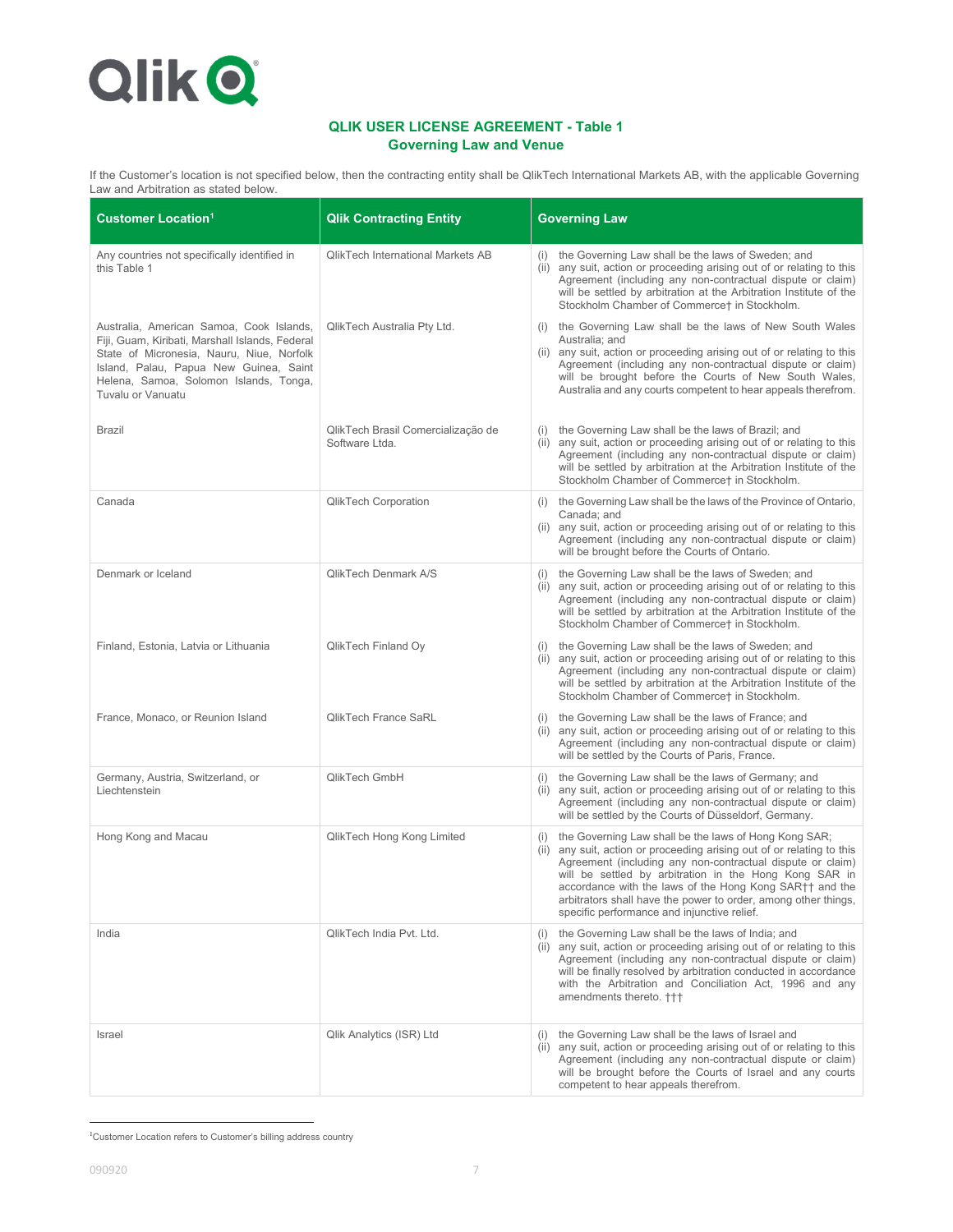| <b>Customer Location<sup>1</sup></b>                                                                                                                                                                                                                                                                                                                                   | <b>Qlik Contracting Entity</b>                                | <b>Governing Law</b>                                                                                                                                                                                                                                                                                                                                                                                                                                                                                                       |
|------------------------------------------------------------------------------------------------------------------------------------------------------------------------------------------------------------------------------------------------------------------------------------------------------------------------------------------------------------------------|---------------------------------------------------------------|----------------------------------------------------------------------------------------------------------------------------------------------------------------------------------------------------------------------------------------------------------------------------------------------------------------------------------------------------------------------------------------------------------------------------------------------------------------------------------------------------------------------------|
| Italy                                                                                                                                                                                                                                                                                                                                                                  | QlikTech Italy Srl,                                           | (i) the Governing Law shall be the laws of Italy; and<br>(ii) any suit, action or proceeding arising out of or relating to this<br>Agreement (including any non-contractual dispute or claim)<br>will be adjudicated exclusively by the Court of Milan.                                                                                                                                                                                                                                                                    |
| Japan                                                                                                                                                                                                                                                                                                                                                                  | QlikTech Japan K.K.                                           | (i) the Governing Law shall be the laws of Japan; and<br>(ii) any suit, action or proceeding arising out of or relating to this<br>Agreement (including any non-contractual dispute or claim)<br>will be settled by the Tokyo District Court.                                                                                                                                                                                                                                                                              |
| Mexico                                                                                                                                                                                                                                                                                                                                                                 | QlikTech Mexico, S. de R.L. de C.V.                           | (i) the Governing Law shall be the laws of Mexico; and<br>(ii) any suit, action or proceeding arising out of or relating to this<br>Agreement (including any non-contractual dispute or claim)<br>will be settled by arbitration at the Arbitration Institute of the<br>Stockholm Chamber of Commerce† in Stockholm.                                                                                                                                                                                                       |
| New Zealand                                                                                                                                                                                                                                                                                                                                                            | <b>QlikTech New Zealand Limited</b>                           | (i) the Governing Law shall be the laws of New Zealand; and<br>(ii) any suit, action or proceeding arising out of or relating to this<br>Agreement (including any non-contractual dispute or claim)<br>will be brought before the Courts of New Zealand and any<br>courts competent to hear appeals therefrom.                                                                                                                                                                                                             |
| People's Republic of China ("PRC")                                                                                                                                                                                                                                                                                                                                     | Qlik Technology (Beijing) Limited<br><b>Liability Company</b> | (i) the Governing Law shall be the laws of China; and<br>(ii) any suit, action or proceeding arising out of or relating to this<br>Agreement (including any non-contractual dispute or claim)<br>will be settled by arbitration at the China International<br>Economic and Trade Arbitration Commission (CIETAC).<br>$++++$                                                                                                                                                                                                |
| Albania, Armenia, Azerbaijan,<br>Belarus,<br>Belgium, Bosnia, Herzegovina,<br>Bulgaria,<br>Croatia/Hrvatska, Czech Republic, Georgia,<br>Hungary, Kazakhstan, Kosovo, Luxembourg,<br>Macedonia,<br>Republic<br>of<br>Moldova,<br>Montenegro, Netherlands, Romania, Russian<br>Slovak<br>Federation,<br>Serbia,<br>Republic,<br>Slovenia, Turkey, Ukraine or Uzbekistan | QlikTech Netherlands B.V.                                     | (i) the Governing Law shall be the laws of the Netherlands; and<br>(ii) any suit, action or proceeding arising out of or relating to this<br>Agreement (including any non-contractual dispute or claim)<br>will be settled by arbitration at the SGOA (the Dutch<br>Foundation of the Settlement of Automation Disputes) in The<br>Hague.                                                                                                                                                                                  |
| Brunei, Darussalam, Cambodia, East Timor,<br>People's<br>Indonesia,<br>Lao<br>Democratic<br>Republic, Mongolia, Myanmar (Burma),<br>Philippines, Singapore, Thailand, Vietnam                                                                                                                                                                                          | QlikTech Singapore Pte. Ltd.                                  | (i) the Governing Law shall be the laws of Singapore; and<br>(ii) any suit, action or proceeding arising out of or relating to this<br>Agreement (including any non-contractual dispute or claim)<br>shall be determined by arbitration in Singapore in accordance<br>with the UNCITRAL Arbitration Guide in force from time to<br>time, and the law governing the agreement contained in this<br>Section (ii), the arbitration, and the conduct and procedure of<br>the arbitration, shall be the laws of Singapore. ++++ |
| South Korea                                                                                                                                                                                                                                                                                                                                                            | QlikTech Hong Kong Limited                                    | the Governing Law shall be the laws of South Korea; and<br>(i)<br>(ii) any suit, action or proceeding arising out of or relating to this<br>Agreement (including any non-contractual dispute or claim)<br>will be brought before the Courts of the Seoul District Court<br>and any courts competent to hear appeals therefrom.                                                                                                                                                                                             |
| Spain, Portugal or Andorra                                                                                                                                                                                                                                                                                                                                             | QlikTech Ibérica S.L.                                         | (i) the Governing Law shall be the laws of Spain; and<br>(ii) any suit, action or proceeding arising out of or relating to this<br>Agreement (including any non-contractual dispute or claim)<br>will be settled exclusively by the Courts of the city of Madrid,<br>Spain.                                                                                                                                                                                                                                                |
| Argentina, Aruba, Belize, Bermuda, Bolivia,<br>Chile, Colombia, Costa Rica, Dominican<br>Republic, Ecuador, El Salvador, Guatemala,<br>Honduras, Nicaragua, Panama, Peru,<br>Uruguay, Venezuela                                                                                                                                                                        | QlikTech LATAM AB                                             | the Governing Law shall be the laws of Sweden; and<br>(i)<br>(ii) any suit, action or proceeding arising out of or relating to this<br>Agreement (including any non-contractual dispute or claim)<br>will be settled by arbitration at the Arbitration Institute of the<br>Stockholm Chamber of Commerce† in Stockholm.                                                                                                                                                                                                    |
| Sweden                                                                                                                                                                                                                                                                                                                                                                 | OlikTech Nordic AB                                            | (i) the Governing Law shall be the laws of Sweden; and<br>(ii) any suit, action or proceeding arising out of or relating to this<br>Agreement (including any non-contractual dispute or claim)<br>will be settled by arbitration at the Arbitration Institute of the<br>Stockholm Chamber of Commerce† in Stockholm.                                                                                                                                                                                                       |
| United Kingdom, Ireland or Gibraltar                                                                                                                                                                                                                                                                                                                                   | <b>QlikTech UK Limited</b>                                    | (i) the Governing Law shall be the laws of England & Wales;<br>and<br>(ii) any suit, action or proceeding arising out of or relating to this<br>Agreement (including any non-contractual dispute or claim)<br>will be adjudicated by the courts of England and Wales.                                                                                                                                                                                                                                                      |
| United States, Puerto Rico, Jamaica, Virgin<br>Islands (US) or Haiti                                                                                                                                                                                                                                                                                                   | QlikTech Inc.                                                 | the Governing Law shall be the laws of the Commonwealth of<br>(i)<br>Pennsylvania, USA; and                                                                                                                                                                                                                                                                                                                                                                                                                                |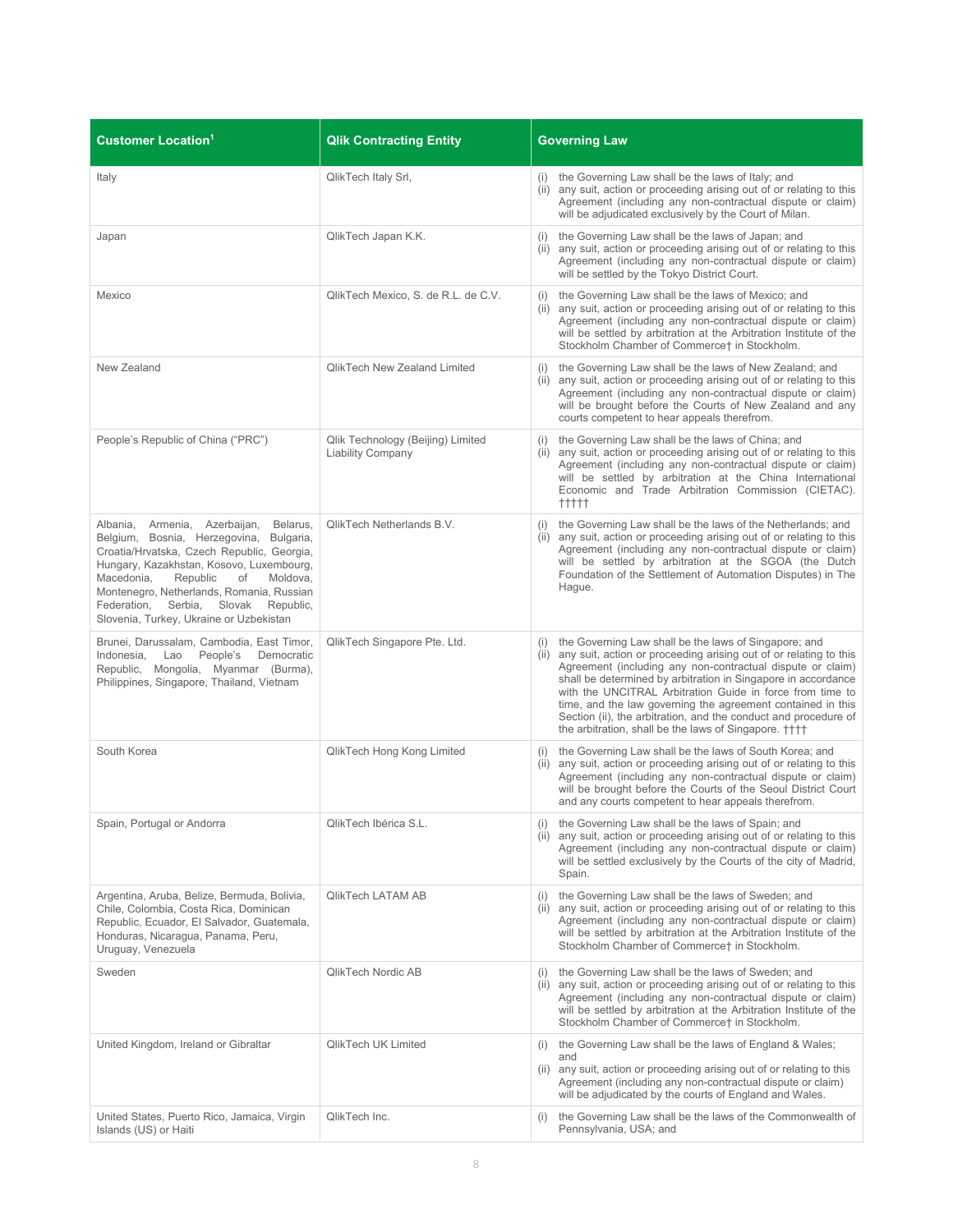| $\blacksquare$ Customer Location $^1$ | <b>Qlik Contracting Entity</b> | <b>Governing Law</b>                                                                                                                                                                                                                                 |
|---------------------------------------|--------------------------------|------------------------------------------------------------------------------------------------------------------------------------------------------------------------------------------------------------------------------------------------------|
|                                       |                                | (ii) any suit, action or proceeding arising out of or relating to this<br>Agreement (including any non-contractual dispute or claim)<br>will be settled by the State and Federal Courts of Montgomery<br>County in the Commonwealth of Pennsylvania. |

† Where the amount in dispute clearly does not exceed EUR 100,000, the Stockholm Chamber of Commerce (SCC) Institute's Guide for Expedited Arbitration shall apply and the arbitral tribunal shall be composed of a sole arbitrator. Where the amount in dispute clearly exceeds the amount set forth above, the Guide of the SCC Institute shall apply and the arbitral tribunal shall be composed of three arbitrators. The arbitration proceedings shall be conducted in English. The parties shall bear their own costs and expenses, including attorneys' fees, but the arbitrator may, in the award, allocate all of the administrative costs of the arbitration, including the fees of the arbitrators, against the Party that did not prevail. The decision of the arbitrator shall be final and binding upon both Parties and shall be enforceable in any court of law.

†† The arbitration shall be administered by the Hong Kong International Arbitration Centre ("HKIAC") pursuant to its rules and procedures. There shall be three (3) arbitrators. One arbitrator shall be appointed by Qlik. One arbitrator shall be appointed by Customer. The third arbitrator shall be agreed between the Parties, and failing agreement, or if the arbitrator selected is unable or is unwilling to act, the appointing authority shall be the HKIAC. The arbitration proceedings shall be conducted in English. The parties shall bear their own costs and expenses, including attorneys' fees, but the arbitrators may, in the award, allocate all of the administrative costs of the arbitration, including the fees of the arbitrators, against the Party that did not prevail. The decision of the arbitrators shall be final and binding upon both Parties and shall be enforceable in any court of law.

††† The arbitration shall be conducted before a panel of three arbitrators, selected as follows: one arbitrator shall be nominated by Customer; one arbitrator shall be nominated by Qlik; and the third arbitrator shall be jointly nominated by the two arbitrators so nominated. The place of arbitration shall be Mumbai. The arbitration proceedings shall be conducted in English. The arbitrator's award shall be substantiated in writing. The Parties shall bear their own costs and expenses including attorney's fees, but the court of arbitration may decide to allocate all of the administrative costs of the arbitration, including the fees of the arbitrator, against the Party that did not prevail. The decision of the arbitrator shall be final and binding upon both Parties and shall be enforceable in any court of law.

†††† The arbitration shall be administered by the Singapore International Arbitration Centre ("SIAC"). There shall be one arbitrator. The arbitrator shall be agreed between the Parties. Failing agreement, or if the arbitrator selected is unable or is unwilling to act, the appointing authority shall be the SIAC. The arbitration proceedings shall be conducted in English. The Parties shall bear their own costs and expenses, including attorneys' fees, but the arbitrator may, in the award, allocate all of the administrative costs of the arbitration, including the fees of the arbitrator, against the Party that did not prevail. The arbitrator shall have the power to order, among other things, specific performance and injunctive relief. The decision of the arbitrator shall be final and binding upon both Parties and shall be enforceable in any court of law.

††††† The arbitration shall be administered by the China International Economic and Trade Arbitration Commission (CIETAC) pursuant to its rules and procedures. There shall be three (3) arbitrators. Each Party will appoint one arbitrator each. The third arbitrator shall be agreed between the Parties, and failing agreement, or if the arbitrator selected is unable or unwilling to act, the appointing authority shall be the CIETAC. The arbitration proceedings shall be conducted in English. The Parties shall bear their own costs and expenses, including attorneys' fees, but the arbitrators may, in the award, allocate all of the administrative costs of the arbitration, including the fees of the arbitrators, against the Party who did not prevail. The decision of the arbitrators shall be final and binding upon both Parties and shall be enforceable in any court of law. Notwithstanding anything to the contrary in this Agreement, either Party may at any time seek injunctive or interlocutory relief in a court of competent jurisdiction in order to protect any urgent interest of such Party.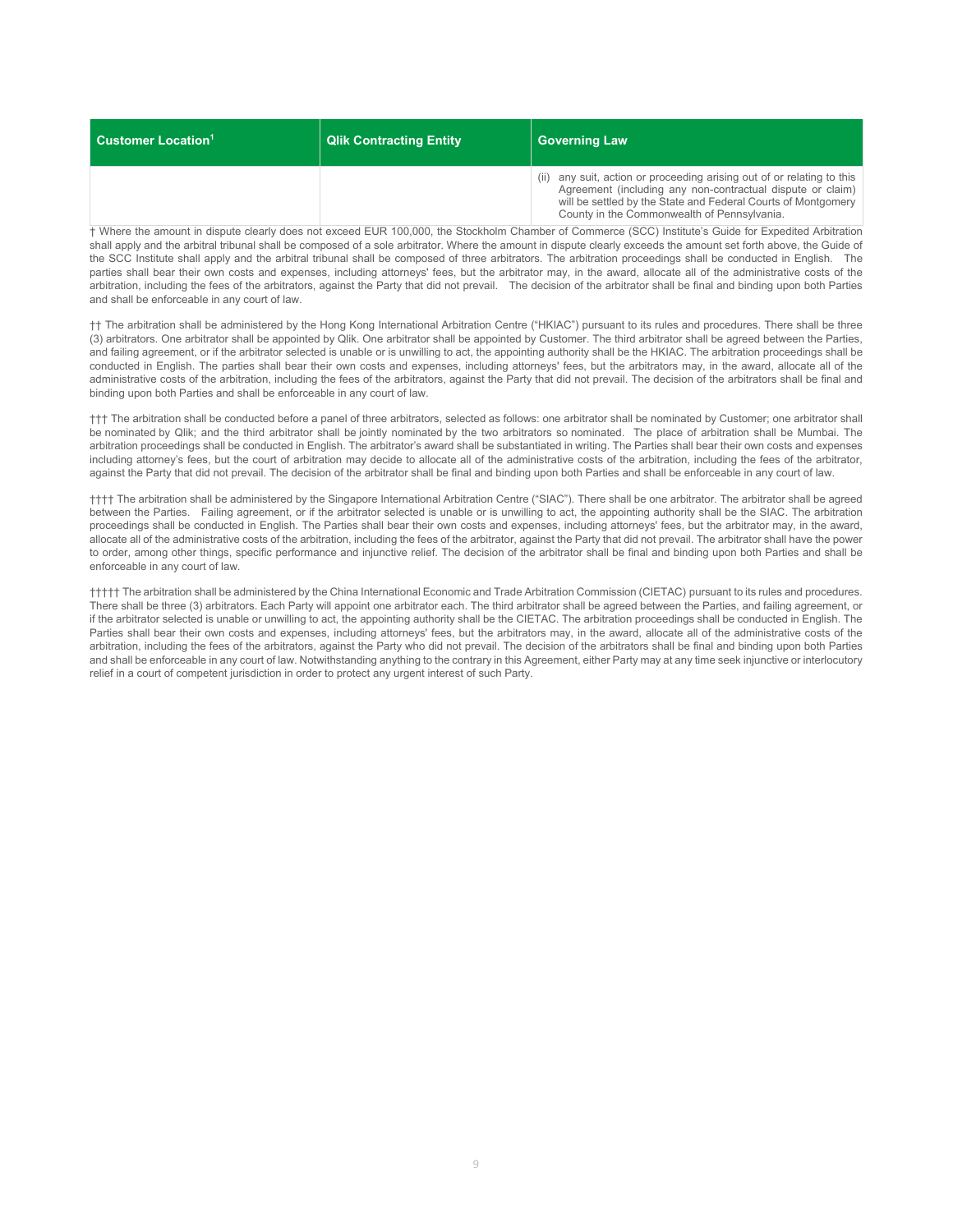# **Qlik O**

## **QLIK USER LICENSE AGREEMENT ADDENDUM 1 SaaS Services**

This SaaS Services Addendum to the Qlik User License Agreement ("Agreement") shall apply to and govern all use of SaaS Services by Customer.

#### **1. Definitions**

**1.1. "Content"** means information, data, media or other content provided by Customer or any Authorized User for use with the SaaS Services.

**1.2. "Qlik Acceptable Use Policy**" means Qlik's then-current Hosted SaaS Services Acceptable Use Policy regarding Content currently set forth under Legal Policies at www.qlik.com.

**1.3. "Site"** refers to Qlik's website located at www.qlikcloud.com (and any Qlik subdomains made available to Customers as part of a paid SaaS Service).

#### **2. Customer Responsibilities**

**2.1** Compliance. Customer and Authorized Users shall use the SaaS Services and the Content in accordance with the Agreement, this Addendum, the Qlik Acceptable Use Policy and any materials available on the Site regarding the use of the SaaS Services, including but not limited to tenant registration and set up processes and Qlik's privacy and security policies. Customer shall be directly responsible for any violations of any of the forgoing by any party that it allows to access the SaaS Services, including Authorized Users and Authorized Third Parties. Authorized User login credentials are confidential and not permitted to be shared with any unauthorized user or third party and may not be assigned to any email alias or group address book. In the event of any unauthorized use by any third party that obtained access through Customer or any of its Authorized Users, Customer will immediately notify Qlik and take all steps necessary to terminate such unauthorized use. Customer will provide Qlik with such cooperation and assistance related to any such unauthorized use as Qlik may reasonably request. Customer acknowledges that in order to protect transmission of Content to the Site and the SaaS Services, it is Customer's responsibility to use a secure encrypted connection to communicate with the SaaS Services.

**2.2 Privacy Policy**. Customer acknowledges that the SaaS Services are hosted by a third-party provider. The privacy policy posted by such third party at www.aws.amazon.com/privacy, and the policies referred to therein, shall apply to the SaaS Services. Qlik may remove or update its third-party provider at any time and any such successor provider's privacy policy shall apply to the Site and the SaaS Services. Qlik's Cookie & Privacy Policy, located at www.qlik.com, shall apply to Customer and Authorized User registration and account administration information only.

**2.3 Privacy Compliance**. Unless Qlik specifically agrees otherwise in writing, Customer shall not use or store EEA/Swiss/UK personal data (as defined under EU/Swiss/UK relevant law) or any Content that may be governed by industry specific legislation with the SaaS Service. Qlik is neither the Data Controller nor the Data Processor (as defined under relevant EU/Swiss law) of any personal data Content inputted by Customer or any Authorized User. Customer shall remain solely liable and responsible for complying with applicable privacy laws with respect to Customer's and its Authorized Users' use of the SaaS Services and the Content, including but not limited to EU General Data Protection Regulation and any other privacy/data protection obligations in relation to the processing of such Content (including but not limited to the obligations to delete data, process it lawfully, and restrictions regarding transfer outside of the EEA/Switzerland/UK, and responding to data subject access

requests). All Content used by or within the SaaS Services may be stored on servers located outside of the EEA/Switzerland/UK, unless options (if available) are selected and used by the Customer to retain the data on relevant servers within the EEA/Switzerland/UK. Further, Customer and Authorized Users are not permitted to store maintain, process or transmit sensitive personal information, including but not limited to financial information, country identifications numbers (such as social insurance, social security, driver's license or passport numbers) or Protected Health Information (as defined under the Health Insurance Portability and Accountability Act of 1996 (HIPAA)) in the SaaS Services.

**2.4 Responsibility for Content**. Customer acknowledges and agrees that (i) Customer has sole responsibility to determine which Authorized Users gain access to the SaaS Services and which Content such Authorized Users may access via the SaaS Services, (ii) Qlik has no obligation to monitor any Content, (iii) Qlik does not control, interpret, verify or endorse the Content that Customers or Authorized Users make available on the SaaS Services, (iv) Qlik is not responsible for the accuracy, completeness, appropriateness, copyright compliance or legality of any Content accessible using the SaaS Services, (v) Customer, and not Qlik, is fully responsible for all storage and backup of Content; and (iv) subject to Section 3, Customer is solely responsible for the uploading and/or deletion of any Content placed on the Site or with the SaaS Services by any Authorized User. Customer is solely responsible for the development, content, operation, maintenance and use of Content. Customer hereby represents and warrants on behalf of itself and its Authorized Users that (a) it has all of the rights in the Content necessary for the uploading, use, display, publishing, sharing and distribution of the Content in the course of using the SaaS Services; and (b) the storage, display, publication, performance, integration, use and transmission of Content through the SaaS Services does not violate any law or these Terms.

**2.5 Authorized Third Parties**. Customer is solely responsible for its Authorized Third Parties' use of the SaaS Services. If Customer chooses to have an Authorized Third Party access the Site or the SaaS Services on its behalf, Customer acknowledges that Customer, and not Qlik, is solely responsible and liable for (i) the acts and omissions of such Authorized Third Party in connection with the SaaS Services; (ii) any Content that Customer requests or instructs the Authorized Third Party to include in the SaaS Services; and (iii) the issuance, removal and/or deactivation of the credentials issued for such Authorized Third Party. Further, if Customer requests or instructs a Authorized Third Party to import or upload Content to the SaaS Services, such actions by the Authorized Third Party shall be deemed to be the actions of Customer. For purposes of this Section 2.5, Authorized Third Parties include Qlik employees accessing the SaaS Services at the request of Customer.

## **3. Term and Termination**

Qlik may terminate access to all or any part of the SaaS Services at any time if required by applicable law, effective immediately, which may result in the destruction of all information within Customer's subdomain. Customer may request to delete its subdomain from the Site at any time during its subscription term (which will result in the termination of Customer's access to the SaaS Services) by providing a request to **support@qlik.com**. Upon any termination or expiration of the SaaS Services Term, Customer's right to access and use the SaaS Services shall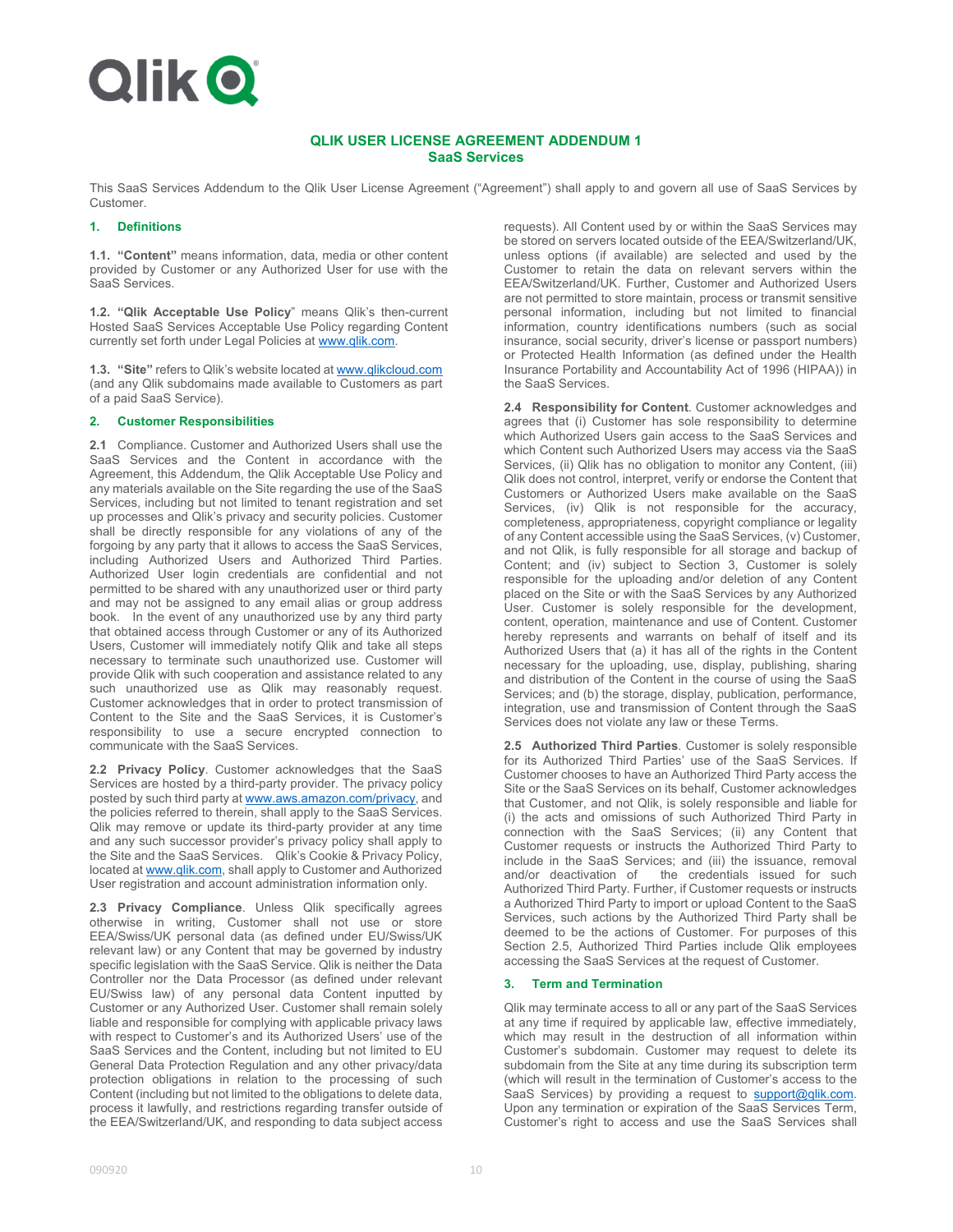automatically cease. Qlik will delete all Content associated to Customer's account within six (6) months following such termination or expiration. No refunds or credits of any prepaid fees shall be granted in the event of any termination or expiration.

#### **4 Indemnification and Warranty**

**4.1 Indemnification by Customer.** Customer shall defend, indemnify and hold harmless Qlik, its affiliates and each of their respective employees, contractors, directors, officers, suppliers and representatives from all liabilities, claims, and expenses, including reasonable attorneys' fees, that arise from or relate to any third party claims alleging: (i) violation of any privacy or other rights of any third party or any Authorized User in connection with the SaaS Services (except to the extent arising from an IP Claim) or (ii) any breach of Section 2.2.

**4.2 Warranty.** During the subscription period for the SaaS Services, the SaaS Services will perform materially in accordance with the applicable Documentation. Provided that Customer notifies Qlik of a claim under this warranty within 30 days of the date on which the condition giving rise to the claim first appears, Customer's exclusive remedy and Qlik's sole liability with regard to any breach of this warranty will be, at Qlik's option and expense, to either: (i) repair or replace the nonconforming SaaS Services or (ii) terminate the Order Form for the affected SaaS Services and refund Customer, on a pro rata basis, any unused, prepaid fees as of the termination effective date. but in no event less than one thousand dollars (USD \$1,000).

**4.3** EXCEPT AS EXPRESSLY SET FORTH IN THIS SECTION, THE SAAS SERVICES ARE PROVIDED WITHOUT WARRANTY OF ANY KIND, EXPRESS OR IMPLIED, INCLUDING, BUT NOT<br>LIMITED TO. THE IMPLIED WARRANTIES OF. LIMITED TO, THE IMPLIED WARRANTIES OF,

MERCHANTABILITY, AND FITNESS FOR A PARTICULAR PURPOSE, AND ANY WARRANTIES IMPLIED BY ANY COURSE OF PERFORMANCE OR USAGE OF TRADE, ALL OF WHICH ARE EXPRESSLY DISCLAIMED. QLIK AND ITS OFFICERS, DIRECTORS, EMPLOYEES, AGENTS, SUPPLIERS, PARTNERS, SERVICE PROVIDERS AND LICENSORS DO NOT WARRANT THAT: (I) THE SAAS SERVICES OR THE SITE WILL BE UNINTERRUPTED OR ERROR FREE , (II) THE SAAS SERVICES AND/OR THE SITE ARE FREE OF VIRUSES OR OTHER HARMFUL COMPONENTS; OR (IV) THE RESULTS OF USING THE SAAS SERVICES AND/OR THE SITE WILL MEET CUSTOMER'S OR AUTHORIZED USERS'REQUIREMENTS.

#### **5 Subdomains**

If Customer is permitted to choose a Qlik subdomain name for use with the SaaS Services, such subdomain name may not infringe or violate third party intellectual property rights or include offensive, obscene, vulgar or other objectionable language. Qlik subdomain names must, whenever feasible, have a clear or meaningful connection to the Customer's name, brand or trademark or purpose and be unique enough to prevent confusion with other entities, brands or trademarks. Qlik reserves the right to monitor, reject, revoke or cancel any Qlik subdomain name that is not in compliance with such policies. Qlik retains all ownership and rights to any Qlik subdomains and grants Customer a limited, non-exclusive, non-sublicensable, revocable, license to use the Qlik subdomain solely in connection with SaaS Services for as long as Customer has a current subscription for the SaaS Services. Customer agrees that Qlik may send Customer important information and notices regarding the Site and/or the SaaS Services by email, text messaging or other means.